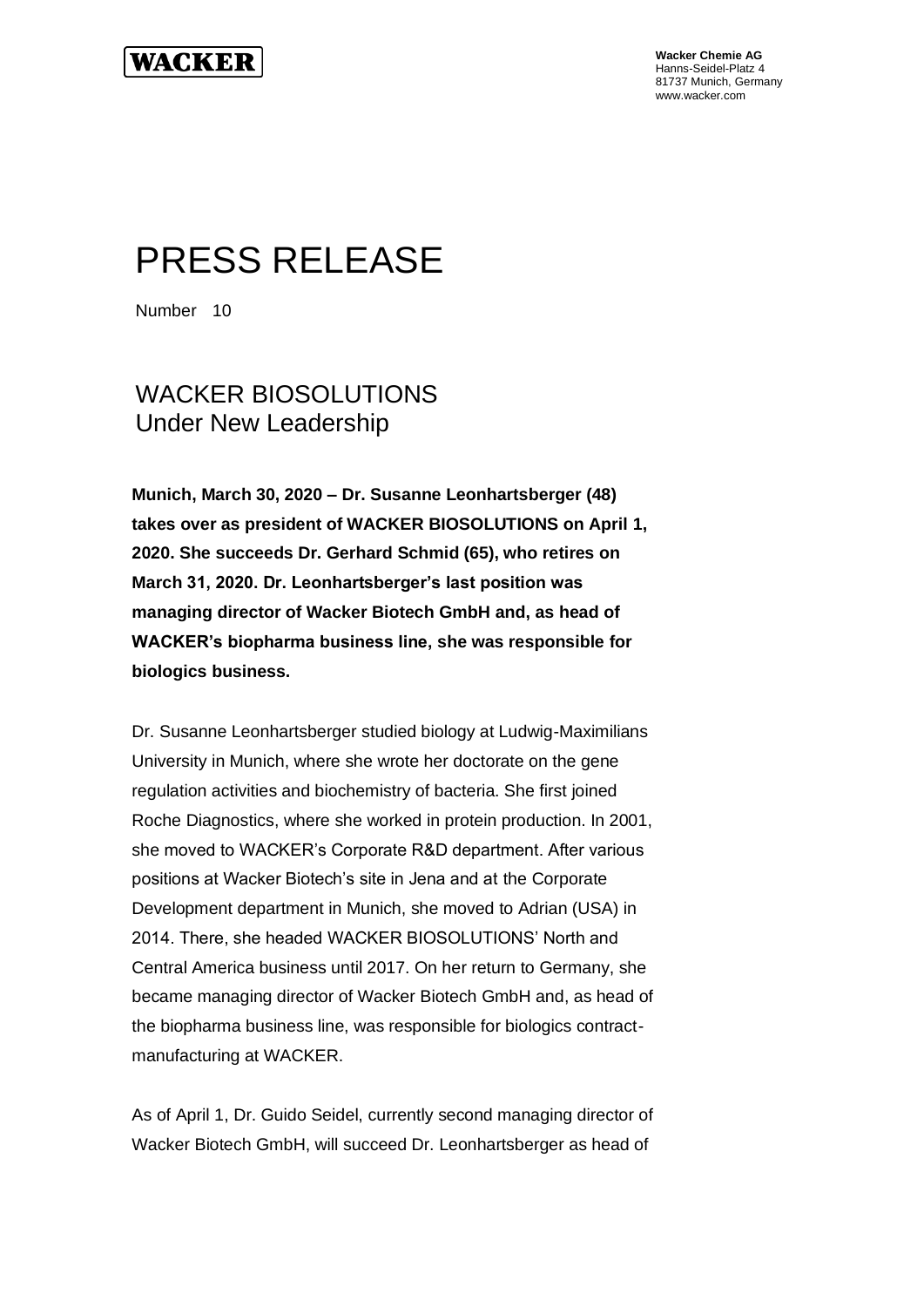## WACKER

March 30, 2020 Press Release No. 10 Page 2 of 4

the biopharma line and first managing director of Wacker Biotech GmbH. Effective the same date, Melanie Käsmarker becomes second managing director of Wacker Biotech GmbH. Currently, Melanie Käsmarker heads the Global Finance & Administration unit for the biopharma business line and, at the same time, is site manager at Wacker Biotech's site in Halle. Wacker Biotech is a wholly-owned WACKER subsidiary.

### **About WACKER BIOSOLUTIONS**

Using advanced biotech processes, WACKER BIOSOLUTIONS provides tailored, innovative solutions and products to the life-science sector – including pharmaceutical proteins, cyclodextrins and fermentation-generated cysteine. Its portfolio is complemented by catalog chemicals, such as acetylacetone and high-quality polyvinyl acetate solid resins. The division focuses on producing customized solutions for growth areas, such as food ingredients, pharmaceutical actives and agrochemicals.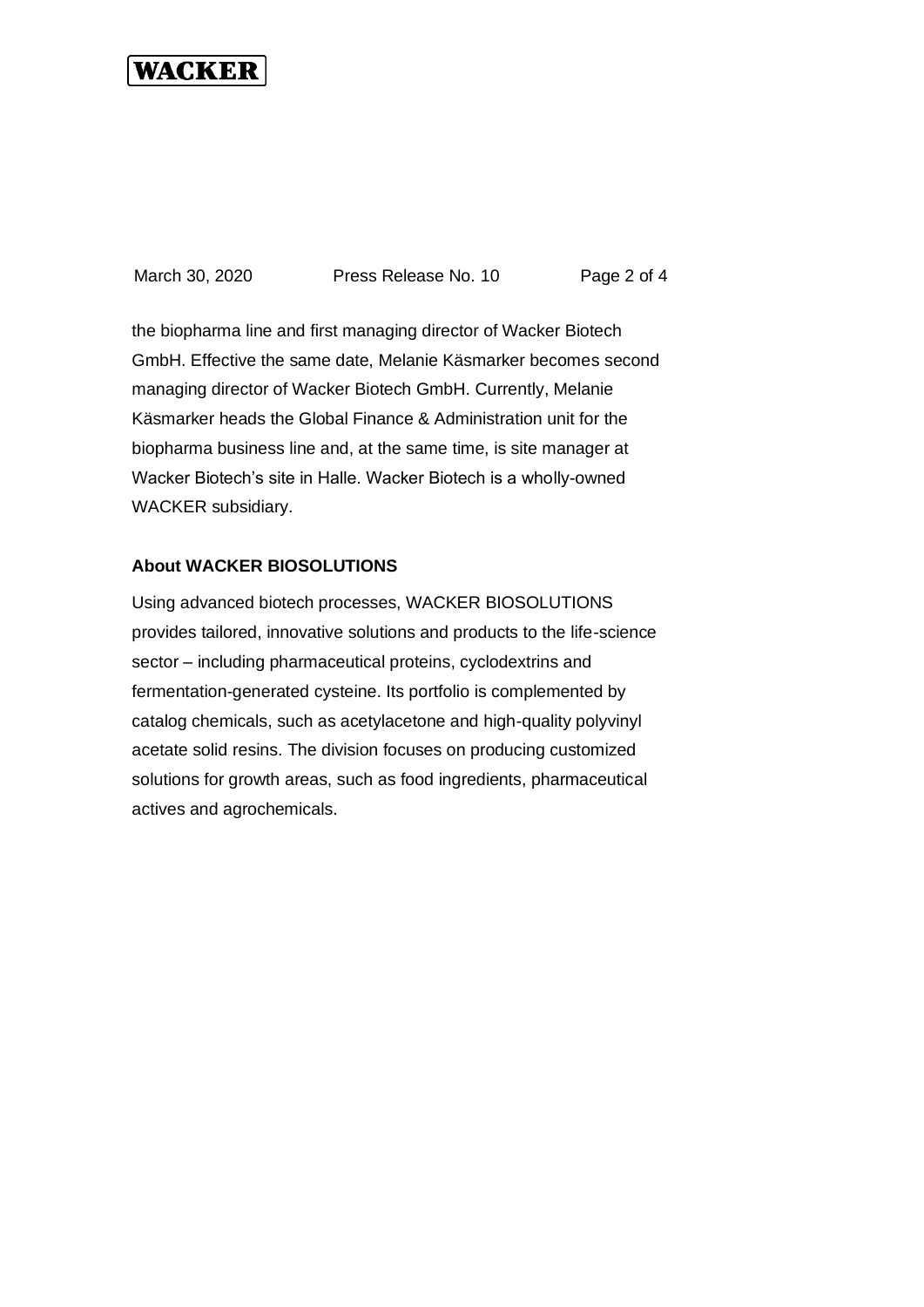## **WACKER**

### March 30, 2020 Press Release No. 10 Page 3 of 4



Dr. Susanne Leonhartsberger (48) will head Wacker Chemie AG's WACKER BIOSOLUTIONS division as of April 1, 2020. (Photo: Wacker Chemie AG)

*Note: You can download this photo at: <http://www.wacker.com/pressreleases>*